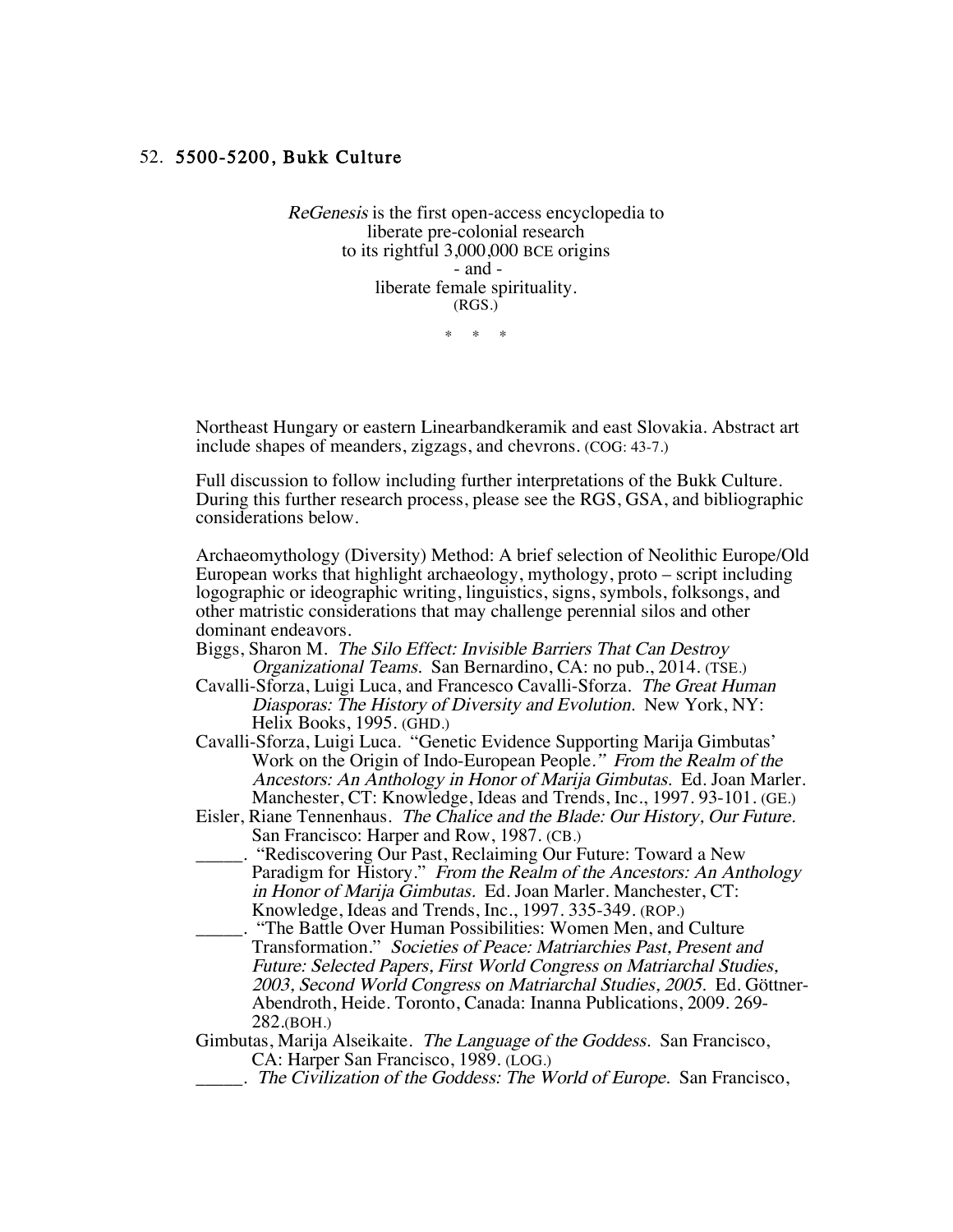CA: Harper, 1991. 43, 47-49. (COG.)

- "Three Waves of the Kurgan People into Old Europe, 4500-2500 B.C." Eds. Miriam Robbins Dexter, and Karlene Jones-Bley. Journal of Indo-European Studies Monograph No. 18 (1997): 240-268. (TWKP.)
- Haarmann, Harald. Early Civilization and Literacy in Europe: An Inquiry into Cultural Continuity in the Mediterranean World. New York, NY: Mouton de Gruyter, 1996. (ECLE.)
- \_\_\_\_\_. Ancient Knowledge, Ancient Know-How, Ancient Reasoning: Culture Memory in Transition, from Prehistory to Classical Antiquity and Beyond. Amherst, NY: Cambria Press, 2013. (AN.)
- Mallory, James P. In Search of the Indo-Europeans: Language, Archaeology and Myth. London, England: Thames and Hudson, 1990. (SIE.)
- Marler, Joan, Ed. From the Realm of the Ancestors: An Anthology in Honor of Marija Gimbutas. Manchester, CT: Knowledge, Ideas and Trends, Inc., 1997. (FRA.)
	- \_\_\_\_\_. The Danube Script: Neo-Eneolithic Writing in Southeastern Europe. Institute of Archaeomythology, 2008. (TDS.)
- Marler, Joan. "The Iconography and Social Structure of Old Europe: The Archaeomythological Research of Marija Gimbutas." Societies of Peace: Matriarchies Past, Present and Future: Selected Papers, First World Congress on Matriarchal Studies, 2003, Second World Congress on Matriarchal Studies, 2005. Ed. Göttner-Abendroth, Heide. Toronto, Canada: Inanna Publications, 2009. (ISS.)
- Marler, Joan, and Miriam R. Dexter, Eds. Signs of Civilization: Neolithic Symbol System of Southeast Europe. Novi Sad, Hungary: Institute of Archaeomythology, 2009. (SC.)
- Meador, Betty De Shong. A Sagidda of Inanna. Tran. Betty De Shong Meador. Handout for "Inanna," CIIS Workshop, 11-17-1996. (ASOI.) . Inanna: Lady of the Largest Heart. Austin, TX: University of Texas

- Metzner, Ralph. The Well of Remembrance: Rediscovering the Earth Wisdom Myths of Northern Europe. Boston, MA: Shambhala, 1994. (WOR.)
- Poruciuc, Adrian. Prehistoric Roots of Romanian and Southeast European Traditions. Eds. Joan Marler, and Miriam R. Dexter. Sebastopol, CA: Institute of Archaeomythology, 2010. (PRR.)
- Reason, Peter. Participation in Human Inquiry. London, England: Sage, 1994. (PHI.)
- Spretnak, Charlene. "Beyond Backlash: An Appreciation of the Work of Marija Gimbutas." Journal of Feminist Studies in Religion 12.2 (Fall 1996): 91-98. (BBAW.
- Swimme, Brian. The Hidden Heart of the Cosmos: Humanity and the New Story. Maryknoll, NY: Orbis Books, 1996. (HHTC.)
- Swimme, Brian, and Thomas Berry. The Universe Story: From the Primordial Flaring Forth to the Ecozoic Era. San Francisco, CA: Harper San Francisco, 1992. (TUS.)
- Wade, Nicholas. "The Tangled Roots of English: Proto-Indo-European, the Precursor to Many Languages, May Have Been Spread by Force, Not Farming." *New York Times*, Feb. 24, 2015: Di, D6. (TRE.)
- Winn, Milton M. The Signs of Vinca Culture: An Internal Analysis: Their Role, Chronology and Independence from Mesopotamia. Los Angeles, CA: University of California, 1973. (PW.)
- Winn, Shan M. M. Pre-writing in Southeastern Europe: The Sign System of the Vinca Culture, ca. 4000 B.C. Calgary, Canada: Western Publishers, 1981. (PW2.)

Press, (2000). (ILLH.)